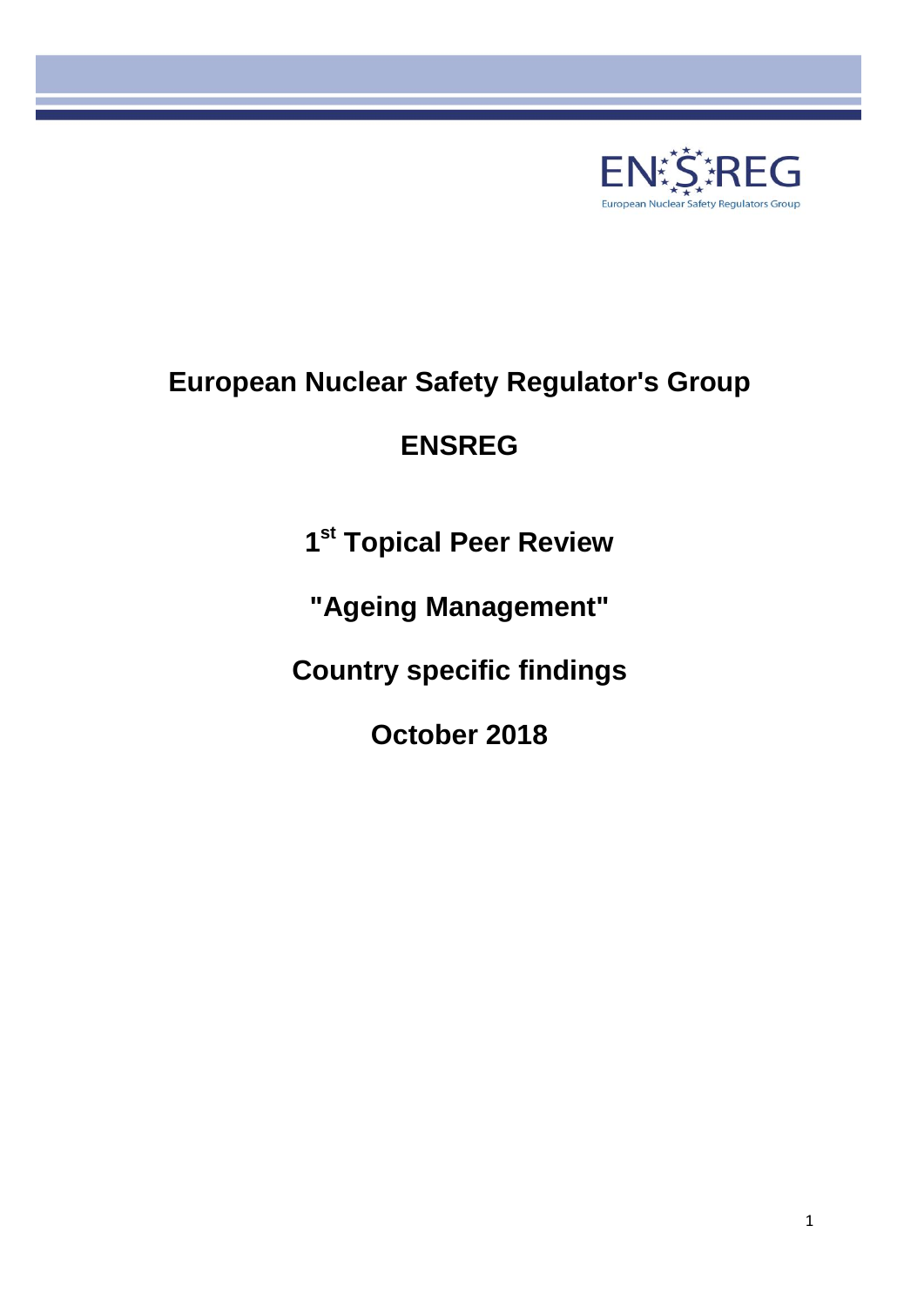# **Contents**

| 5. Concrete containment structure and pre-stressed concrete pressure vessel7 |  |
|------------------------------------------------------------------------------|--|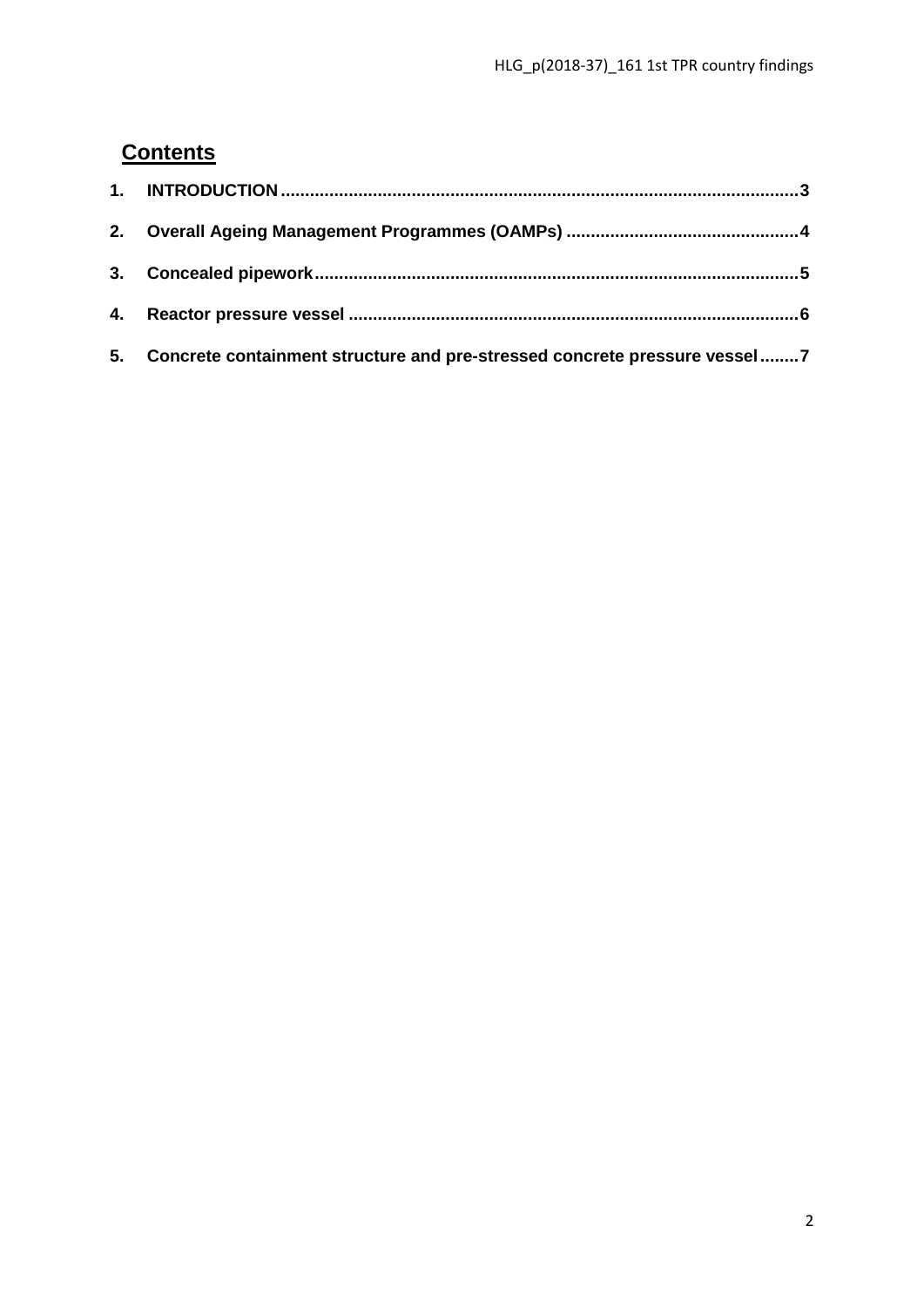## <span id="page-2-0"></span>**1. INTRODUCTION**

The objective of this document is to compile the country specific findings resulting from the Topical peer review on ageing management.

The Topical Peer Review as set out in Article 8e of Directive 2014/87/EURATOM has been carried out. The first Topical Peer Review focused on the Overall Ageing Management Programmes and four thematic areas: electrical cables, concealed pipework, reactor pressure vessels and Calandria, and concrete containment structures and Pre-stressed Concrete Pressure Vessels. The scope of the first Topical Peer Review covered Nuclear Power Plants in operation and under construction, and Research Reactors with thermal power of 1 MW or above.

All participating countries made a self-assessment and reported results in their National Assessment Reports. Most countries identified a number of areas for improvement, good practices and challenges.

In the course of the Topical Peer Review, national results have been evaluated through the peer review process, complementing the national assessments. The review identified generic findings, namely good practices and expectations to enhance ageing management. The definitions for these categories are provided below:

#### - **Good Practice**

A good practice is an aspect of ageing management which is considered to go beyond what is required in meeting the appropriate international standard.

#### - **TPR expected level of performance**

A "TPR expected level of performance" for ageing management is the level of performance that should be reached to ensure consistent and acceptable management of ageing throughout Europe.

These findings were allocated to participating countries (the country specific findings). The "TPR expected levels of performance" are considered as a good performance for those countries which already meet this expectation and as an area for improvement for the others.

Due to the large variation of cables and their use at Nuclear Power Plants and lack of details provided in the National Assessment Reports and during the workshop, the findings related to cables were not allocated to the countries and therefore country specific findings related to cables are not included in this report. As discussed and decided in July ENSREG meeting, countries are requested to address findings in their national action plans.

All generic and country-specific findings are documented in the Topical Peer Review report and in this document. Both documents once approved by ENSREG will be published on the European Nuclear Safety Regulators website.

The presentation of the country specific findings adopted in the table has been kept short and succinct.

It is important to keep in minds that not all TPR Expected levels of performance are applicable to all types of reactors and that the potential safety significance of each finding can be very different. Therefore careful use of the table below is recommended to avoid misleading conclusions. The tables should not be used to compare countries with each another.

It should be recognised that in certain cases the specific context of the required improvement for some countries has been omitted. The detailed context will need to be provided in the national action plans developed by each country; along with the required actions, which could vary from providing a detailed explanation in response to the finding to the need for improvements.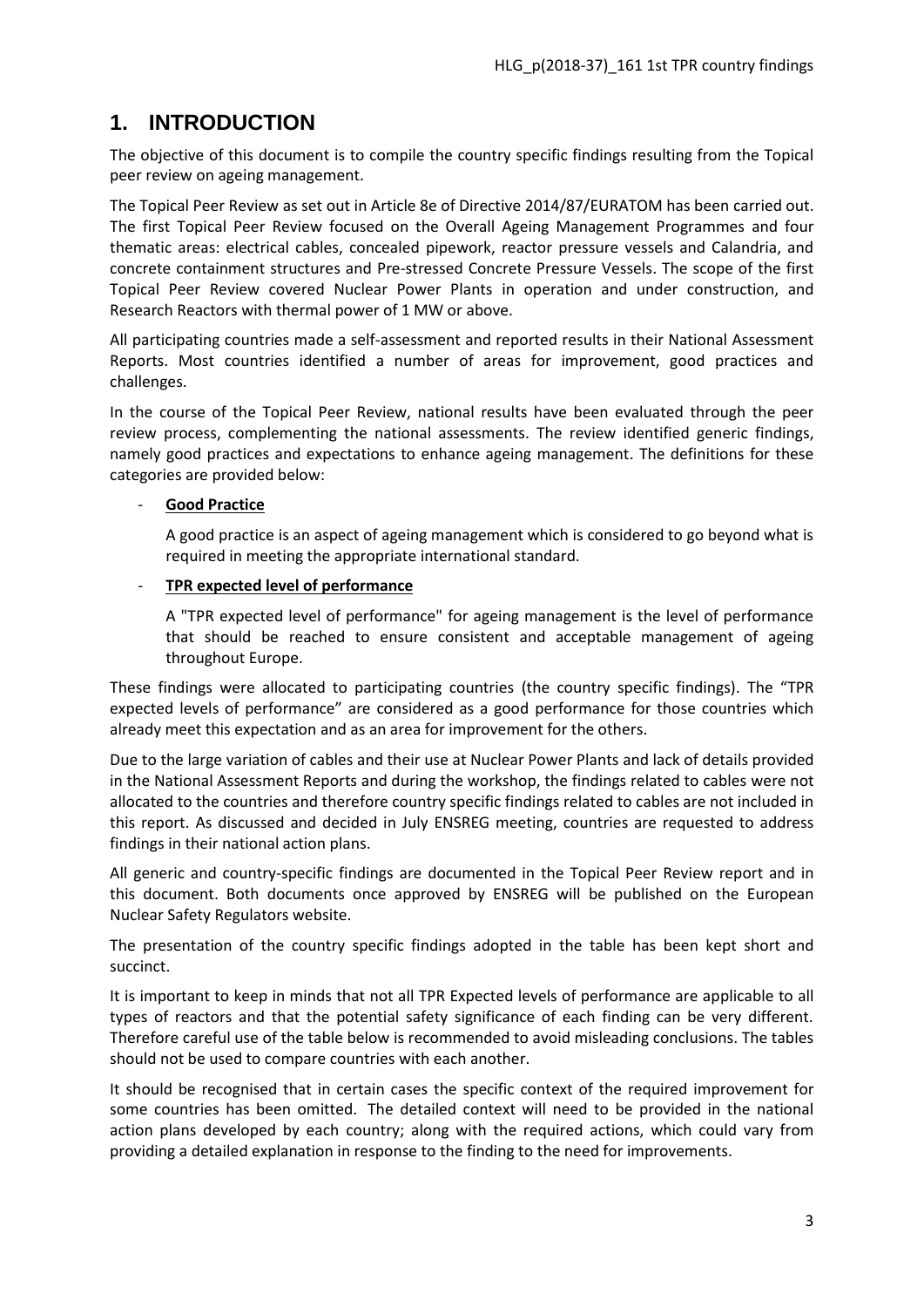# **2. Overall Ageing Management Programmes (OAMPs)**

|                                                                                                                                                                                                                                                                                                       |                           |           |       |                                   |                    |                 |       |           |           |           |                                  |           |           |           |           |           |           | HLG_p(2018-37)_161 1st TPR country findings |           |
|-------------------------------------------------------------------------------------------------------------------------------------------------------------------------------------------------------------------------------------------------------------------------------------------------------|---------------------------|-----------|-------|-----------------------------------|--------------------|-----------------|-------|-----------|-----------|-----------|----------------------------------|-----------|-----------|-----------|-----------|-----------|-----------|---------------------------------------------|-----------|
| <b>Overall Ageing Management Programmes (OAMPs)</b><br>2.                                                                                                                                                                                                                                             |                           |           |       |                                   |                    |                 |       |           |           |           |                                  |           |           |           |           |           |           |                                             |           |
| <b>Findings</b>                                                                                                                                                                                                                                                                                       |                           |           |       | Belgium Bulgaria Czech Re Finland | France             | Germany Hungary |       | Italy     | <b>NL</b> |           | Poland Romania Slovakia Slovenia |           |           | Spain     | Sweden    | UK        |           | Norway Switzerla Ukraine                    |           |
| <b>Good practice</b>                                                                                                                                                                                                                                                                                  |                           |           |       |                                   |                    |                 |       |           |           |           |                                  |           |           |           |           |           |           |                                             |           |
| External peer review services: External peer<br>review services (e.g. SALTO, OSART-LTO,<br>INSARR-Ageing) are used to provide<br>independent advice and assessment of<br>licensees' ageing management programmes.                                                                                     | GP<br>(for NPP<br>and RR) | GP        | GP    | GP                                | GP<br>(for<br>NPP) |                 | GP    |           | GP        |           |                                  | GP        | GP        | GP        | GP        |           | GP        | GP                                          |           |
| <b>Expected level of Performance</b>                                                                                                                                                                                                                                                                  |                           |           |       |                                   |                    |                 |       |           |           |           |                                  |           |           |           |           |           |           |                                             |           |
| International cooperation: Participation in<br>international projects, experience exchange<br>within groups of common reactor design and<br>the use of existing international databases<br>are used to improve the effectiveness of the<br>OAMP.                                                      | GPerf                     | GPerf     | GPerf | GPerf                             | GPerf              | GPerf           | GPerf | <b>NC</b> | GPerf     | <b>NC</b> | GPerf                            | GPerf     | GPerf     | GPerf     | GPerf     | GPerf     | <b>NC</b> | GPerf                                       | GPerf     |
| Methodology for scoping the SSCs subject to<br>ageing management: The scope of the<br>OAMP is reviewed and, if necessary,<br>updated, in line with the new IAEA Safety<br>Standard after its publication.                                                                                             | GPerf                     | Afl       | GPerf | GPerf                             | GPerf              | Afl             | GPerf | <b>NC</b> | GPerf     | <b>NC</b> | Afl                              | GPerf     | Afl       | GPerf     | Afl       | Afl       | <b>NC</b> | Afl                                         | Afl       |
| Delayed NPP projects and extended<br>shutdown: During long construction periods<br>or extended shutdown of NPPs, relevant<br>ageing mechanisms are identified and<br>appropriate measures are implemented to<br>control any incipient ageing or other effects.                                        | GPerf                     | Afl       | Afl   | Afl                               | Afl                | Afl             | Afl   | <b>NC</b> | Afl       | <b>NC</b> | Afl                              | Afl       | Afl       | GPerf     | Afl       | Afl       | <b>NC</b> | GPerf                                       | Afl       |
| <b>Overall Ageing Management Programmes</b><br>of research reactors: A systematic and<br>comprehensive OAMP is implemented for<br>research reactors, in accordance with the<br>graded approach to risk, theapplicable<br>national requirements, international safety<br>standards and best practices. | GPerf                     | <b>NC</b> | Afl   | <b>NC</b>                         | Afl                | Afl             | GPerf | Afl       | Afl       | Afl       | Afl                              | <b>NC</b> | <b>NC</b> | <b>NC</b> | <b>NC</b> | <b>NC</b> | Afl       | <b>NC</b>                                   | <b>NC</b> |

<span id="page-3-0"></span>GP: Good practice GPerf: Good performance AfI: Area for improvement NC: Not Concerned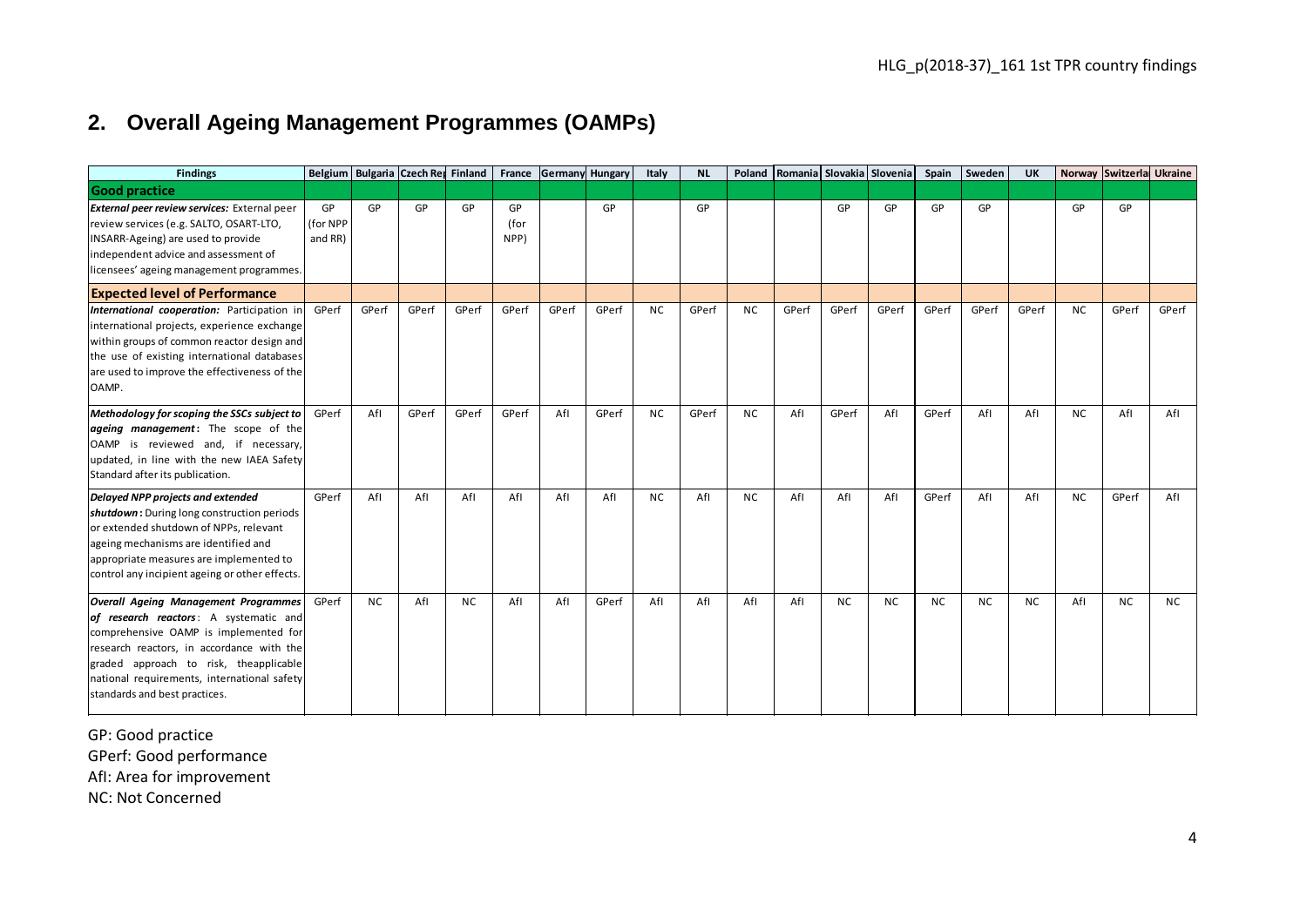## **3. Concealed pipework**

|            |                                                                                                                                                                                                                                                                                                                         | HLG_p(2018-37)_161 1st TPR country findings |                                    |       |       |       |           |                        |       |           |           |       |       |                                  |       |        |           |           |                          |     |
|------------|-------------------------------------------------------------------------------------------------------------------------------------------------------------------------------------------------------------------------------------------------------------------------------------------------------------------------|---------------------------------------------|------------------------------------|-------|-------|-------|-----------|------------------------|-------|-----------|-----------|-------|-------|----------------------------------|-------|--------|-----------|-----------|--------------------------|-----|
|            | 3. Concealed pipework                                                                                                                                                                                                                                                                                                   |                                             |                                    |       |       |       |           |                        |       |           |           |       |       |                                  |       |        |           |           |                          |     |
|            | <b>Findings</b>                                                                                                                                                                                                                                                                                                         |                                             | Belgium Bulgaria Czech Rey Finland |       |       |       |           | France Germany Hungary | Italy | <b>NL</b> |           |       |       | Poland Romania Slovakia Slovenia | Spain | Sweden | <b>UK</b> |           | Norway Switzerla Ukraine |     |
|            | <b>Good Practice</b>                                                                                                                                                                                                                                                                                                    |                                             |                                    |       |       |       |           |                        |       |           |           |       |       |                                  |       |        |           |           |                          |     |
|            | Use of results from regular monitoring of the<br>condition of civil structures: In addition to providing<br>information on soil and building settlement, the<br>results from regular monitoring of the condition of<br>civil structures are used as input to the ageing<br>management programme for concealed pipework. | GP                                          | GP                                 |       |       | GP    | GP        |                        |       |           |           |       |       |                                  |       |        |           |           |                          |     |
|            | Performance checks for new or novel materials: In<br>order to establish the integrity of new or novel<br>materials, sections of pipework are removed after a<br>period of operation and inspected to confirm the<br>properties are as expected.                                                                         |                                             |                                    |       |       |       | <b>NC</b> |                        |       |           |           |       |       |                                  |       |        | GP        |           | GP                       |     |
|            | <b>Expected level of Performance</b>                                                                                                                                                                                                                                                                                    |                                             |                                    |       |       |       |           |                        |       |           |           |       |       |                                  |       |        |           |           |                          |     |
| mechanism. | Inspection of safety-related pipework penetrations:<br>Inspection of safety-related pipework penetrations<br>through concrete structures are part of ageing<br>management programmes, unless it can be<br>demonstrated that there is no active degradation                                                              | GPerf                                       | Afi                                | GPerf | Afi   | GPerf | GPerf     | Afi                    | NC.   | Afi       | Afi       | Afi   | GPerf | Afi                              | GPerf | GPerf  | Afi       | <b>NC</b> | GPerf                    | Afi |
| functions. | Scope of concealed pipework included in AMPs: The<br>scope of concealed pipework included in ageing<br>management includes those performing safety<br>functions, and also non-safety-related pipework<br>whose failure may impact SSCs performing safety                                                                | GPerf                                       | GPerf                              | GPerf | GPerf | GPerf | <b>NC</b> | GPerf                  | NC.   | GPerf     | <b>NC</b> | GPerf | GPerf | GPerf                            | GPerf | GPerf  | GPerf     | NC.       | Afi                      | Afi |
|            | Opportunistic inspections: Opportunistic inspection<br>of concealed pipework is undertaken whenever the<br>pipework becomes accessible for other purposes                                                                                                                                                               | GPerf                                       | Afi                                | GPerf | Afi   | Afi   | GPerf     | GPerf                  | NC.   | Afi       | NC.       | NC.   | GPerf | GPerf                            | GPerf | GPerf  | GPerf     | NC.       | Afi                      | Afi |

<span id="page-4-0"></span>GP: Good practice GPerf: Good performance AfI: Area for improvement NC: Not Concerned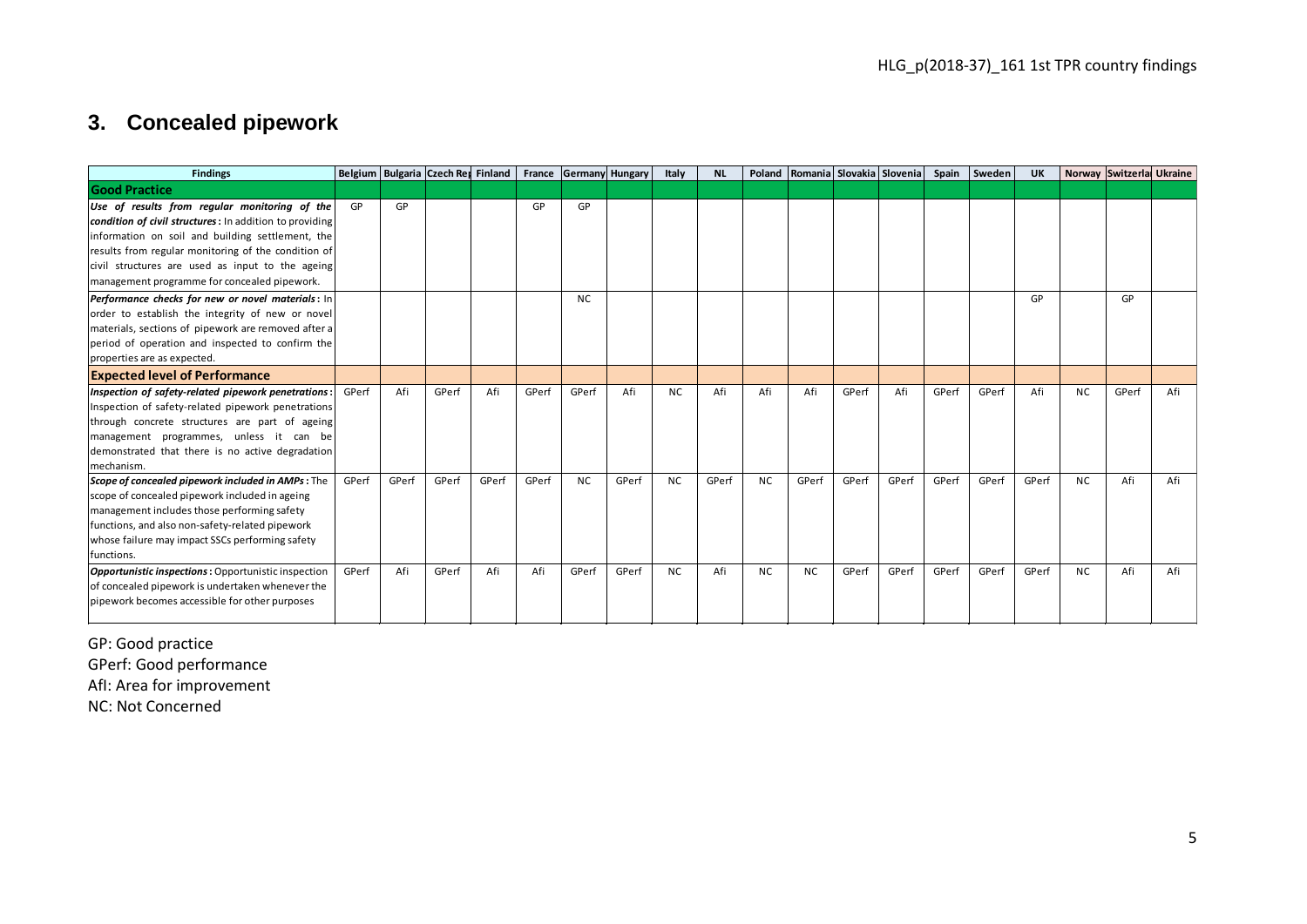### **4. Reactor pressure vessel**

|                                                                                                                                                                                                                                                 |           |           |                                    |           |           |                        |           |           |           |           |           | HLG_p(2018-37)_161 1st TPR country findings |                                  |           |           |           |                |                          |           |  |
|-------------------------------------------------------------------------------------------------------------------------------------------------------------------------------------------------------------------------------------------------|-----------|-----------|------------------------------------|-----------|-----------|------------------------|-----------|-----------|-----------|-----------|-----------|---------------------------------------------|----------------------------------|-----------|-----------|-----------|----------------|--------------------------|-----------|--|
| 4. Reactor pressure vessel                                                                                                                                                                                                                      |           |           |                                    |           |           |                        |           |           |           |           |           |                                             |                                  |           |           |           |                |                          |           |  |
| <b>Findings</b>                                                                                                                                                                                                                                 |           |           | Belgium Bulgaria Czech Rey Finland |           |           | France Germany Hungary |           | Italy     | <b>NL</b> |           |           |                                             | Poland Romania Slovakia Slovenia | Spain     | Sweden    | <b>UK</b> |                | Norway Switzerla Ukraine |           |  |
| <b>Good practice</b>                                                                                                                                                                                                                            |           |           |                                    |           |           |                        |           |           |           |           |           |                                             |                                  |           |           |           |                |                          |           |  |
| Hydrogen water chemistry: Hydrogen<br>Water<br>Chemistry (HWC) is used in BWRs which may be<br>sensitive to Intergranular Stress Corrosion Cracking                                                                                             | <b>NC</b> | <b>NC</b> | NC.                                | <b>NC</b> | <b>NC</b> | <b>NC</b>              | <b>NC</b> | <b>NC</b> | <b>NC</b> | <b>NC</b> | <b>NC</b> | <b>NC</b>                                   | <b>NC</b>                        | GP        | GP        | <b>NC</b> | <b>NC</b>      | GP                       | <b>NC</b> |  |
| Implementation of a shield: Shielding in the core of<br>PWRs with relatively high fluence is implemented to<br>preventively reduce neutron flux on the RPV wall.                                                                                |           |           |                                    |           | GP        | GP                     | <b>NC</b> | <b>NC</b> |           | <b>NC</b> |           | <b>NC</b>                                   |                                  |           | GP        | GP        | NC.            |                          |           |  |
| <b>Expected level of Performance</b>                                                                                                                                                                                                            |           |           |                                    |           |           |                        |           |           |           |           |           |                                             |                                  |           |           |           |                |                          |           |  |
| Volumetric inspection for nickel base alloy<br>penetration: Periodic volumetric inspection is<br>performed for nickel base alloy penetrations which<br>are susceptible to PWSCC for PWRs to detect<br>cracking at as early a stage as possible. | GPerf     | <b>NC</b> | <b>NC</b>                          | GPerf     | GPerf     | <b>NC</b>              | <b>NC</b> | <b>NC</b> | GPerf     | <b>NC</b> | <b>NC</b> | <b>NC</b>                                   | GPerf                            | Afl       | GPerf     | GPerf     | <b>NC</b>      | GPerf                    | <b>NC</b> |  |
| Non-destructive examination in the base material of<br>beltline region: Comprehensive NDE is performed in<br>the base material of the beltline region in order to<br>detect defects                                                             | GPerf     | Afl       | GPerf                              | Afl       | GPerf     | Afl                    | Afl       | <b>NC</b> | GPerf     | <b>NC</b> | <b>NC</b> | GPerf                                       | Afl                              | Afl       | Afl       | Afl       | <b>NC</b>      | GPerf                    | Afl       |  |
| Environmental effect of the coolant: Fatigue<br>analyses have to take into account the<br>environmental effect of the coolant.                                                                                                                  | GPerf     | Afl       | GPerf                              | GPerf     | GPerf     | GPerf                  | GPerf     | <b>NC</b> | GPerf     | <b>NC</b> | <b>NC</b> | GPerf                                       | GPerf                            | GPerf     | GPerf     | GPerf     | <b>NC</b>      | GPerf                    | Afl       |  |
| Suitable and sufficient irradiation specimens: For<br>new reactors, suitable and sufficient irradiation<br>specimens and archive materials are provided to<br>support the reactor through its full operational life.                            | <b>NC</b> | <b>NC</b> | <b>NC</b>                          | GPerf     | GPerf     | NC.                    | Afl       | <b>NC</b> | <b>NC</b> | <b>NC</b> | <b>NC</b> | GPerf                                       | <b>NC</b>                        | <b>NC</b> | <b>NC</b> | Afl       | N <sub>C</sub> | <b>NC</b>                | <b>NC</b> |  |

<span id="page-5-0"></span>GP: Good practice GPerf: Good performance AfI: Area for improvement

NC: Not Concerned